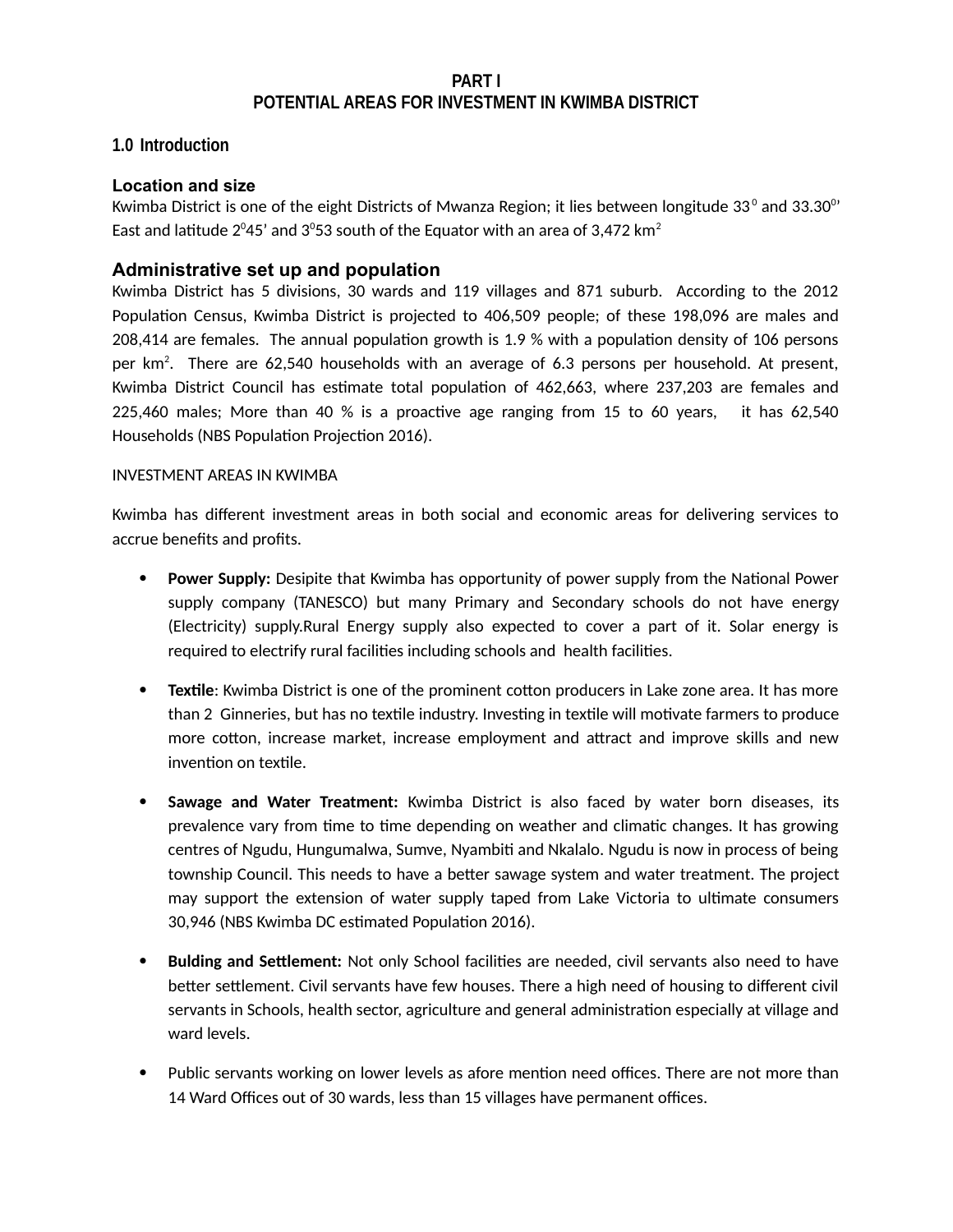**Broadcasting:** Kwimba is one of the Oldest district, it has Faith based Organizations (FBOs), Community based Organization (CBOs), its population is increasing yet it has no broad casting, It does not have a local Radio for broadcasting to her citizens. It uses different means of communication. Broadcasting could make Kwimba people be informed timely at affordable costs, yet could be a source of income for short broad casting and advertisements locally based.

Kwimba welcome all investors interested in the afore mentioned areas. Our Motto: Kwimba, Work and Development!

Other brief characteristics are:

#### **Topography**

Kwimba District has an altitude ranging from 1,000 to 1,300 meters above sea level characterized by flat to gently undulating plains, occasionally with isolated hills and slopes leading to flat-bottomed drainage depressions (Mbugas).

#### **Climate**

Kwimba District has a bimodal rainfall pattern i.e. it has two district rain seasons consisting of a short and a long rain season. The short rains (Vuli) start in October, reach their peak in November and end in January; the onset of the long rain season (Masika) is mid March, which peak rainfall in April, stopping in June. The average rainfall per annum is 800mm. The mean annual temperature is about 230C, with minimum and maximum values of 17 $^{\circ}$ C and 28 $^{\circ}$ C.

#### **Vegetation**

The main vegetation in Kwimba District is of the Sub savannah type, characterized by tropical grasses, Acacia species and shrubs. The District has 1,389ha of forest reserve; in most areas vegetation cover is scanty except for few areas with scattered shrubs and isolated trees. The District has about 18,000ha of grazing land and about 302,000 ha of arable land. However, the size of the pastureland has increasingly been reduced due to agricultural expansion into the pasture areas. Land use / cover in Kwimba District is human induced and the general area is often referred as cultivation steppe on account of its lack of trees. However, there are few pockets of natural vegetation, mainly bushes that are managed communally or privately (Known locally as "*Ngitiri"*). The main land use types are cultivation and grazing. Lack of protective cover exposes the area to soil erosion.

#### **Soil types**

Four different soil types are distinguished in Kwimba District, namely Rhodic Ferrasols (locally known as Luseni), Eutric Planosols (locally known as Itogolo), Ferralic Cambisols, and Eutric Verritisols (locally known as Mbuga). In general, due to continuous cultivation on the same piece of land with little or no use of soil conservation measures, soil fertility has been deteriorating (Annex 5).

#### **Agro-ecological zones**

Kwimba District has two district agro-ecological zones (Annex 3 and Table 1 ) shows the characteristics of the two agro-ecological zones.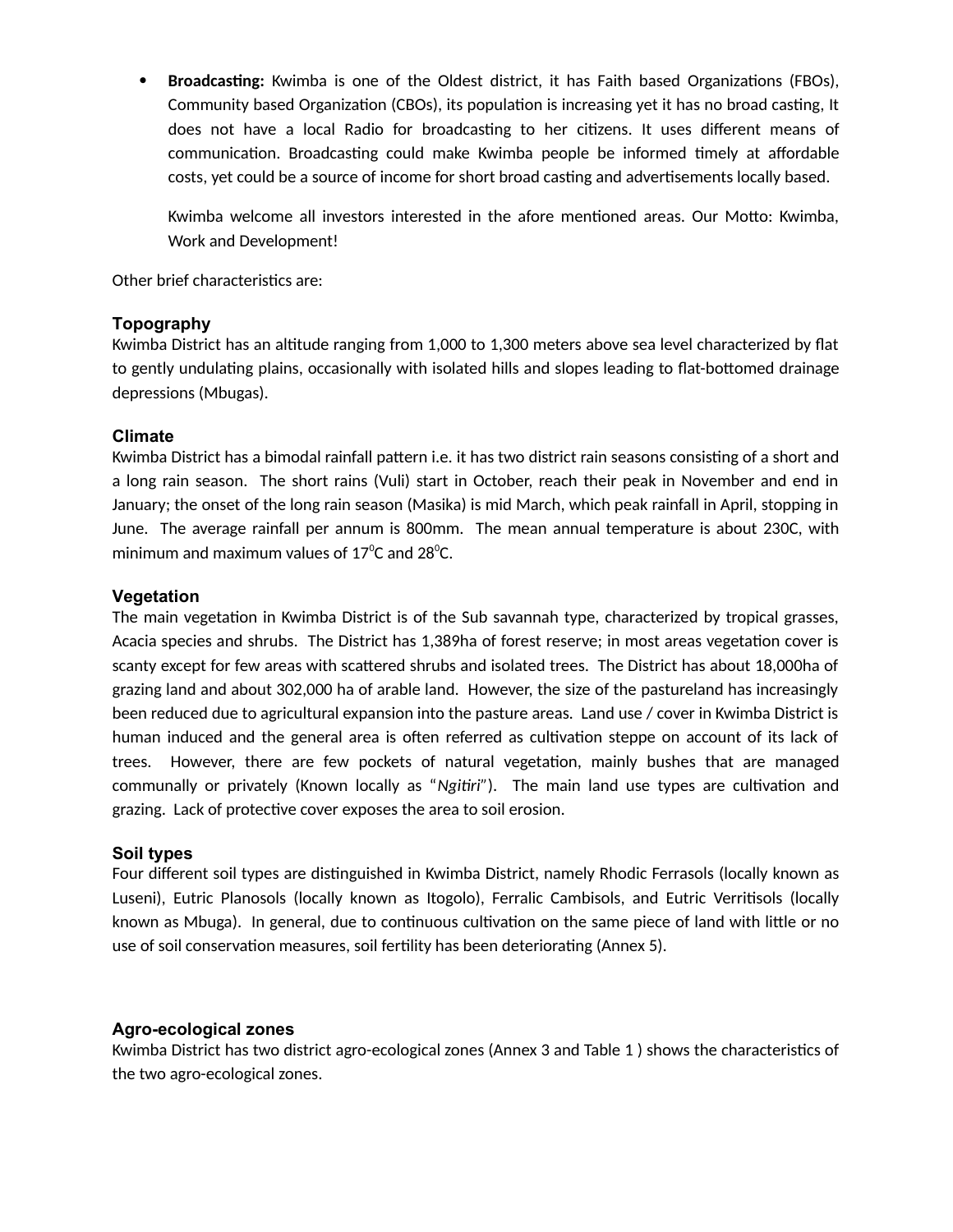Kwimba has atotal population 412,416 of which 216,596 are femeles and 186,400 are males, it is made of 60,466 household.

# **TABLE 1: AGRO-ECOLOGICAL ZONES IN KWIMBA DISTRICT COUNCIL**

| S/N <sub>O</sub> | <b>Characteristic</b>        | Zone 1                                                    | Zone 2                                                                      |
|------------------|------------------------------|-----------------------------------------------------------|-----------------------------------------------------------------------------|
| $\mathbf 1$      | Altitude (mm from sea level) | $1,000 - 1,200$                                           | $1,200 - 1,300$                                                             |
| $\overline{2}$   | Soil                         | Sandy / loamy soils                                       | <b>Black Cotton soils</b>                                                   |
| 3                | Rainfall (mm / year)         | $600 - 1,000$                                             | $1,000 - 1,200$                                                             |
| $\overline{4}$   | Major crops                  | Cotton,<br>Cassava,<br>Sorghum, Paddy, Sweet<br>potatoes. | Maize, Green / Yellow<br>Chick<br>Gram,<br>peas,<br>Sweet potatoes, cotton. |

Kwimba District has abundant potential resources that can be utilized for development. The resources include fertile land, livestock, Natural resources, Dam. Other opportunities available for investment are Education and Health sector. Furthermore, Major centres in the District are connected to the national grid of electric power supply. These factors combine to make the District one of the Districts with great development potentials in Mwanza Region. This section of the report highlights the potential investment areas in the District.

### 1.1 **Agriculture**

### **1.1.1 Fruit growing**

The district has a potential of growing fruits which is mainly practiced in Ngulla ward located northern of the district. The fruit production is not practiced throughout the distinct, unfortunately the production is still very low in the focal area of production (i.e. Ngulla ward)

### **1.1.2 Horticulture: Onions, Tomatoes**

As for fruit production, horticulture production is mainly produced in Ngulla ward out of thirty wards of the district. The production of tomatoes and onions is on average of 623 and 56 tons respectively. More production is encouraged.

### **1.1.3 Cereals production**

Investment in this area is worthy given favorable climate of the District and the fact the District still has an ample land currently not utilized for agriculture. Also markets for cereals crops are available for the District as it is well connected to other District in Mwanza and Shinyanga regions by adequate transportation infrastructure. Furthermore, Majority of the farmers in Kwimba district do practice small scale farming which makes 99% being small scale farmers.

# **1.1.3.1 Agro processing industries**

The district has processing industries for both cash and food crops as tabulated below

| Type of the agro-processing machine   Number   Nature |     |                          |
|-------------------------------------------------------|-----|--------------------------|
| Cereal milling machines                               | 233 | Food processing industry |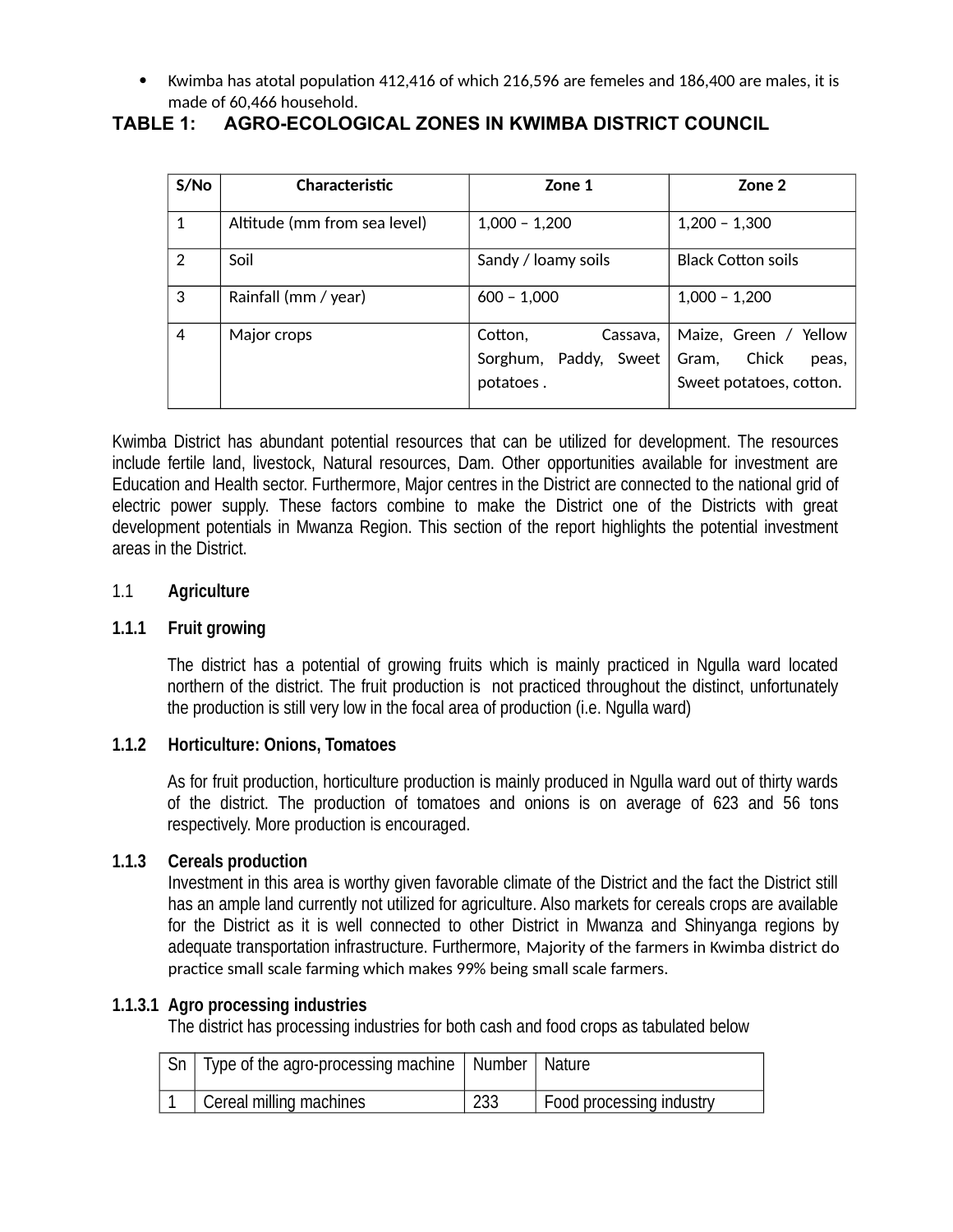| Cereal grinding machine       | 37 | Food processing industry     |
|-------------------------------|----|------------------------------|
| Sunflower processing machines |    | Food processing industry     |
| Cotton ginning machine        |    | Cash crop processing machine |

## **1.1.3.2 Contract farming**

The contract farming has been practiced in the district for two seasons now (i.e.2010/11 and 2011/12) for cotton growers only and that all cotton growers were involved in the system through Famer Based Groups. Here different actors were involved, these include:

- (a) Farmers growers
- (b) Ginners- Processors and input suppliers
- (c) Techno serve- as business advisors
- (d) Tanzania Gatsby Trust (TGT)- as funder and
- (e) Tanzania Cotton Board (TCB) as coordinators
- (f) The District council- for enforcement

### **1.1.3.2 Irrigation**

Irrigation Potentials in Kwimba district lie in some plains of the district such as Shilanona, Kimiza, Luhala and Mahiga. There are 10,000 ha potential area for irrigation, Out of it only 756 ha. are under Irrigation. It means that 9244 hectares of suitable land for crop growing is idle. If these hectares have to be developed, they could have reduced food shortage, resulting from inadequate rainfall and poor soil fertility.

### **1.2 Livestock**

Livestock keeping is another economic activity with great potential for development and expansion in the District. However, Cattle, goats and sheep are the most grazed livestock. At present, the traditional method of free range grazing dominate over the zero grazing method which is mainly found in major centers of the district such as Ngudu, Sumve, Malya etc. Great potential for the livestock sector development in the District lies on the extensive area available for grazing animals and labor force ready to participate in this sector. Potential areas worthy for investment in this sector include:

### **1.2.1 Dairy Industries and Beef ranching**

The availability of a good number of indigenous cattle (390,891) in the district is an opportunity of producing Dairy cattle through selection of superior indigenous cows and cross breeds them with Dairy bulls or by using artificial insemination using of Dairy breeds. The produced offspring will produce more milk as compared to their dames. Furthermore, Beef ranching is one of the potential areas where investment can be done with great earnings and profits given the land availability, favorable climate and markets for products.

### **1.2.2 Skin and Hide processing**

The presence of slaughter slabs in the district makes production of meat and hides & skin as well. There is a hide & skin drying Banda at each slaughter slab where hide and skin are suspended on frames and are dried under shade. But these hide & skin drying Banda's are found only in 5 out of 115 villages. For that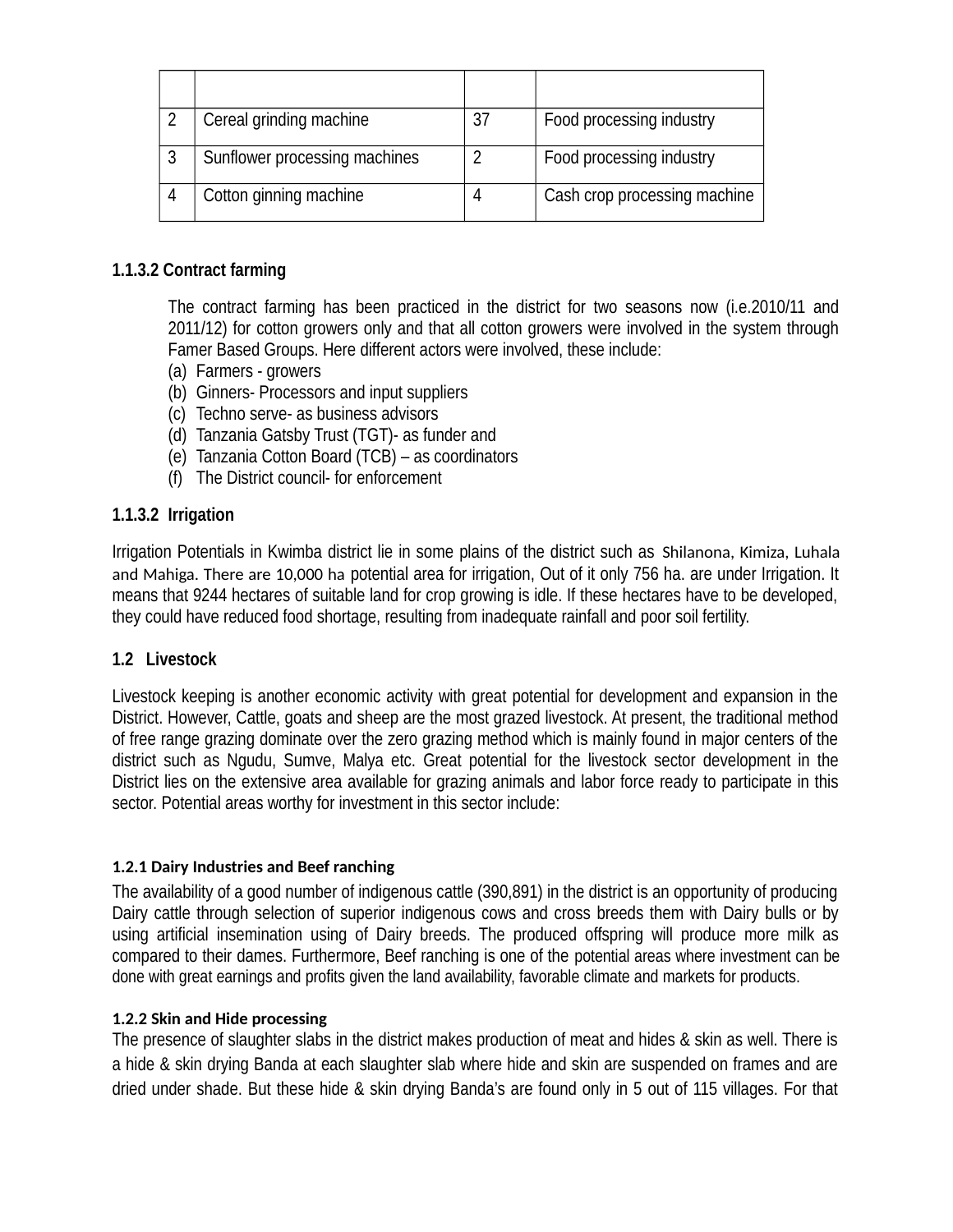case most of people commonly use sun drying as the only method of curing hides and skin, the method that leads to production of poor quality hides and skin. Therefore more hide and skin drying sheds need to be constructed within the District.

# **1.2.3 Leather processing**

There are only two (2) small scale hide and skin processing groups in the district. These groups process hide & skin by using vegetable tanning. These hide and skin processing groups available in the District can process just a few pieces of hides and skin. Therefore, there is a great opportunity of making a large scale hide and skin processing unit within the district

# *1.3.0 Natural* **Resources**

Kwimba district has considerable potential for beekeeping based on the type of natural forest available. The use of natural forest for beekeeping is now developed throughout the district due to the fact that the district is easily accessible and has good investment strategies for beekeeping activities. The district and community at large are interested in promoting and developing bee reserve and apiaries. Therefore, the district encourages large scale investment in beekeeping. However, the most bee species found abundantly in Kwimba District is known as *Apis mellifella*

| <b>NA</b> | <b>Types of Beehives</b>    | <b>Number of Beehives</b> |
|-----------|-----------------------------|---------------------------|
|           | <b>Traditional Beehives</b> | 179                       |
|           | <b>Modern Beehives</b>      | 1022                      |
|           | <b>Total</b>                | 1141                      |

Furthermore, Kwimba bee's products are appreciated in the market because of their quality. For instance, the honey produced is free from chemical pollution. Moreover, there are number of avenues and opportunities exist for bee's product investment. These include; Beeswax small scale industries and other product such as polishes and lubricant. Propolis and royal jelly processing industries are also encouraged due to its high demand in developed countries.

# **1.4. Education**

Kwimba District as is the case with other District in Mwanza region is facing a challenge of growing young population that require education at all levels including pre-primary, primary and secondary education. At present the District Council is making efforts to encourage communities to contribute in building classrooms that can suffice the requirements of primary schools and secondary school in the District. The District is therefore encouraging private investors in this sector. Potential areas for investment in the education sector include the construction of primary and secondary schools. Also, investment potentials exist in tertiary level education sector such as construction of vocational training centre's which do not exist at all in the District.

### **1.5 HEALTH**

Kwimba District currently has a limited number of health facilities in all Village, Wards and Divisions. The range of facilities includes government District hospital and limited number of health centre's and dispensaries in rural areas. Also, the District has one private hospital (Roman Catholics) situated at Sumve and one private dispensary at Malya Ward. Therefore, the District has numerous opportunities for